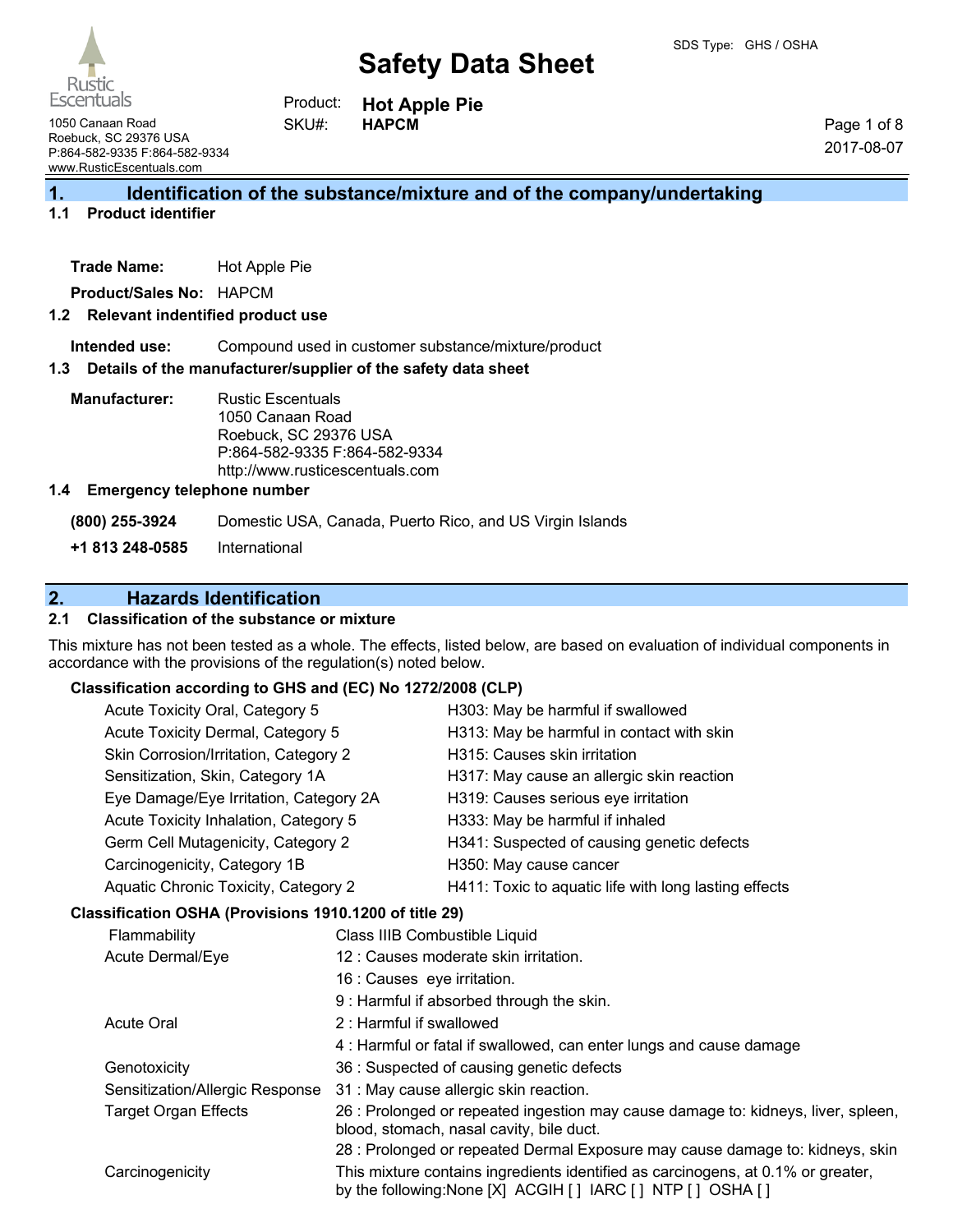**Hot Apple Pie**

Page 2 of 8 2017-08-07

1050 Canaan Road **HAPCM** SKU#: HAPCM Roebuck, SC 29376 USA P:864-582-9335 F:864-582-9334 www.RusticEscentuals.com

#### **2.2 Label elements**

# **Labelling (REGULATION (EC) No 1272/2008)**

# **Hazard pictograms**





Product: SKU#:

#### **Signal Word: Danger**

#### **Hazard statments**

| H303             | May be harmful if swallowed                     |
|------------------|-------------------------------------------------|
|                  |                                                 |
| H313             | May be harmful in contact with skin             |
| H315             | Causes skin irritation                          |
| H317             | May cause an allergic skin reaction             |
| H <sub>319</sub> | Causes serious eye irritation                   |
| H333             | May be harmful if inhaled                       |
| H341             | Suspected of causing genetic defects            |
| H350             | May cause cancer                                |
| H411             | Toxic to aquatic life with long lasting effects |
|                  |                                                 |

#### **Precautionary Statements**

#### **Prevention:**

| P201 | Obtain special instructions before use                                   |
|------|--------------------------------------------------------------------------|
| P202 | Do not handle until all safety precautions have been read and understood |
| P264 | Wash hands thoroughly after handling                                     |
| P272 | Contaminated work clothing should not be allowed out of the workplace    |
| P273 | Avoid release to the environment                                         |
| P281 | Use personal protective equipment as required                            |

#### **Response:**

| P302 + P352        | IF ON SKIN: Wash with soap and water                                                                                             |
|--------------------|----------------------------------------------------------------------------------------------------------------------------------|
| P304 + P312        | IF INHALED: Call a POISON CENTER or doctor/physician if you feel unwell                                                          |
| P305 + P351 + P338 | IF IN EYES: Rinse cautiously with water for several minutes Remove contact lenses if<br>present and easy to do. continue rinsing |
| P308 + P313        | IF exposed or concerned: Get medical advice/attention                                                                            |
| P312               | Call a POISON CENTER or doctor/physician if you feel unwell                                                                      |
| P313               | Get medical advice/attention                                                                                                     |
| P333 + P313        | If skin irritation or a rash occurs: Get medical advice/attention                                                                |
| P337 + P313        | If eye irritation persists: Get medical advice/attention                                                                         |
| P362               | Take off contaminated clothing and wash before reuse                                                                             |
| P363               | Wash contaminated clothing before reuse                                                                                          |
| P391               | <b>Collect Spillage</b>                                                                                                          |
|                    |                                                                                                                                  |

#### **2.3 Other Hazards**

**no data available**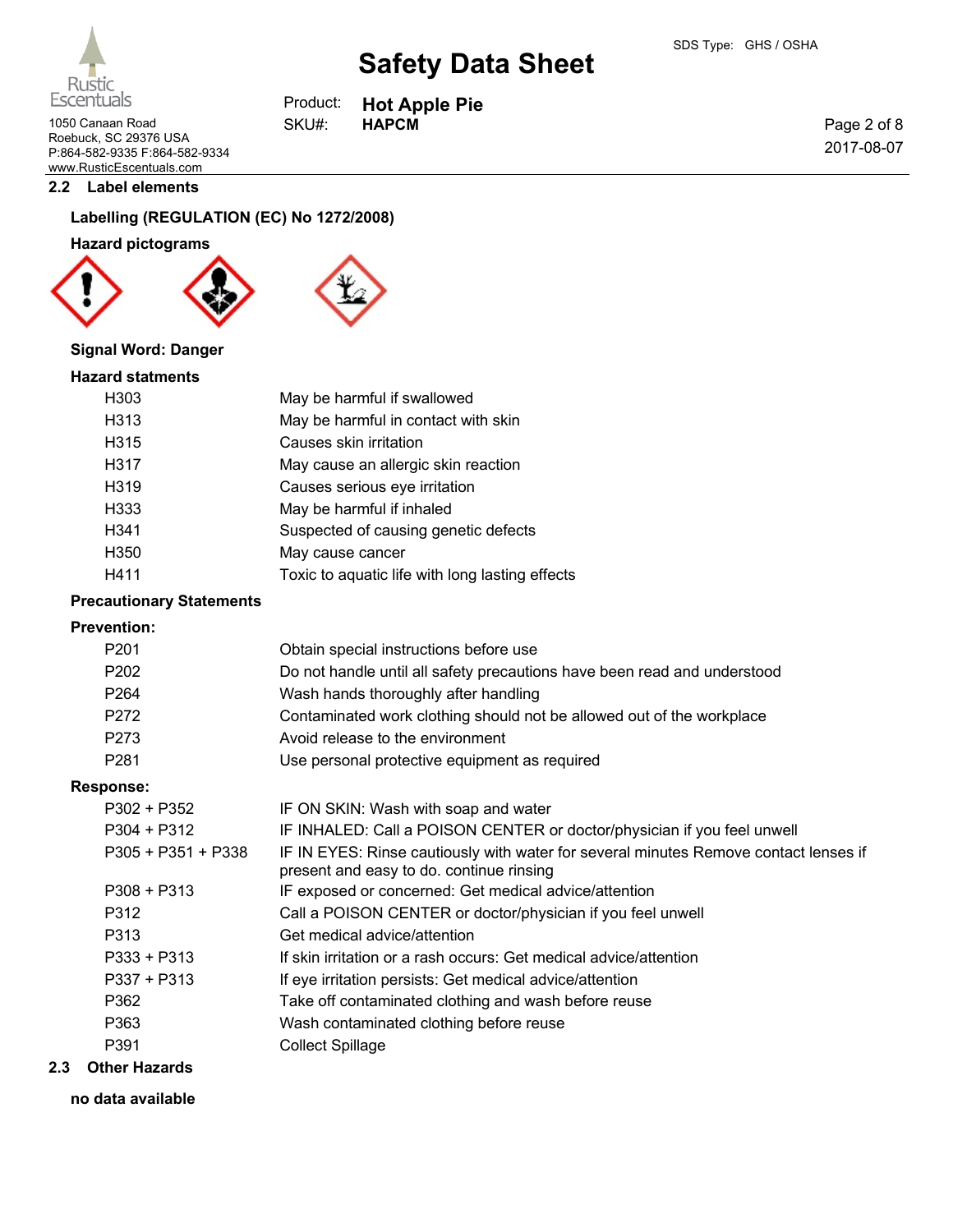**Hot Apple Pie**

Page 3 of 8 2017-08-07

1050 Canaan Road **HAPCM** SKU#: HAPCM Roebuck, SC 29376 USA P:864-582-9335 F:864-582-9334 www.RusticEscentuals.com

# **3. Composition/Information on Ingredients**

Product: SKU#:

#### **3.1 Mixtures**

This product is a complex mixture of ingredients, which contains among others the following substance(s), presenting a health or environmental hazard within the meaning of the UN Globally Harmonized System of Classification and Labeling of Chemicals (GHS):

| CAS#<br>Ingredient     | EC#                                | Conc.<br>Range                                           | <b>GHS Classification</b>           | <b>OSHA Classification</b> |
|------------------------|------------------------------------|----------------------------------------------------------|-------------------------------------|----------------------------|
| $88-41-5$              | 201-828-7                          | 40 - 50 %                                                | H227; H303; H316; H401; H411        | 12, 2                      |
|                        | 2-t-Butylcyclohexyl acetate        |                                                          |                                     |                            |
| 104-55-2               | 203-213-9                          | 10 - 20 %                                                | H303; H312; H315; H317; H319; H401  | 10, 12, 16, 26, 31, 36     |
| Cinnamal               |                                    |                                                          |                                     |                            |
| 122-97-4               | 204-587-6                          | $5 - 10%$                                                | H303; H313; H315; H319; H402        | 11, 15                     |
| 3-Phenyl-1-propanol    |                                    |                                                          |                                     |                            |
| 87-44-5                | 201-746-1                          | $5 - 10%$                                                | H304; H316; H317                    | 31, 4                      |
| beta-Caryophyllene     |                                    |                                                          |                                     |                            |
| $91 - 64 - 5$          | 202-086-7                          | $2 - 5%$                                                 | H302; H317; H402                    | 12, 15, 2, 26, 31, 9       |
| Coumarin               |                                    |                                                          |                                     |                            |
| 105-53-3               | 203-305-9                          | $2 - 5%$                                                 | H227; H319; H402                    |                            |
| Diethyl malonate       |                                    |                                                          |                                     |                            |
| 8015-91-6              | 283-479-0                          | $2 - 5%$                                                 | H227; H303; H313; H316; H319; H341; | 11, 15, 31                 |
|                        | Oil Cinnamon Leaf Ceylon           |                                                          | H350; H401; H412                    |                            |
| 103-26-4               | 203-093-8                          | $2 - 5%$                                                 | H303; H317                          |                            |
| Methyl cinnamate       |                                    |                                                          |                                     |                            |
| 706-14-9               | 211-892-8                          | $2 - 5%$                                                 | H316                                |                            |
| gamma-Decalactone      |                                    |                                                          |                                     |                            |
| 6413-10-1              | 229-114-0                          | $2 - 5%$                                                 | H227; H316                          | 11                         |
|                        |                                    | Ethyl 2-methyl-1,3-dioxolane-2-acetate (Fructone)        |                                     |                            |
| 120-51-4               | 204-402-9                          | $2 - 5%$                                                 | H302; H313; H400; H411              | 28, 3                      |
| <b>Benzyl Benzoate</b> |                                    |                                                          |                                     |                            |
| 104-61-0               | 203-219-1                          | $1 - 2%$                                                 | H316                                | 12, 15                     |
| gamma-Nonalactone      |                                    |                                                          |                                     |                            |
| 80-54-6                | 201-289-8                          | $0.1 - 1.0 %$                                            | H227; H302; H315; H317; H361; H401; | 11, 15, 26, 28, 3, 31, 39  |
|                        | <b>Butylphenyl Methylpropional</b> |                                                          | H411                                |                            |
|                        |                                    | See Section 16 for full text of GHS classification codes |                                     |                            |
|                        |                                    |                                                          |                                     |                            |

Total Hydrocarbon Content (% w/w) = 6.59

#### **4. First Aid Measures**

# **4.1 Description of first aid measures**

| Inhalation:           | Remove from exposure site to fresh air and keep at rest.<br>Obtain medical advice.                            |
|-----------------------|---------------------------------------------------------------------------------------------------------------|
| Eye Exposure:         | Flush immediately with water for at least 15 minutes.<br>Contact physician if symptoms persist.               |
| <b>Skin Exposure:</b> | Remove contaminated clothes. Wash thoroughly with water (and soap).<br>Contact physician if symptoms persist. |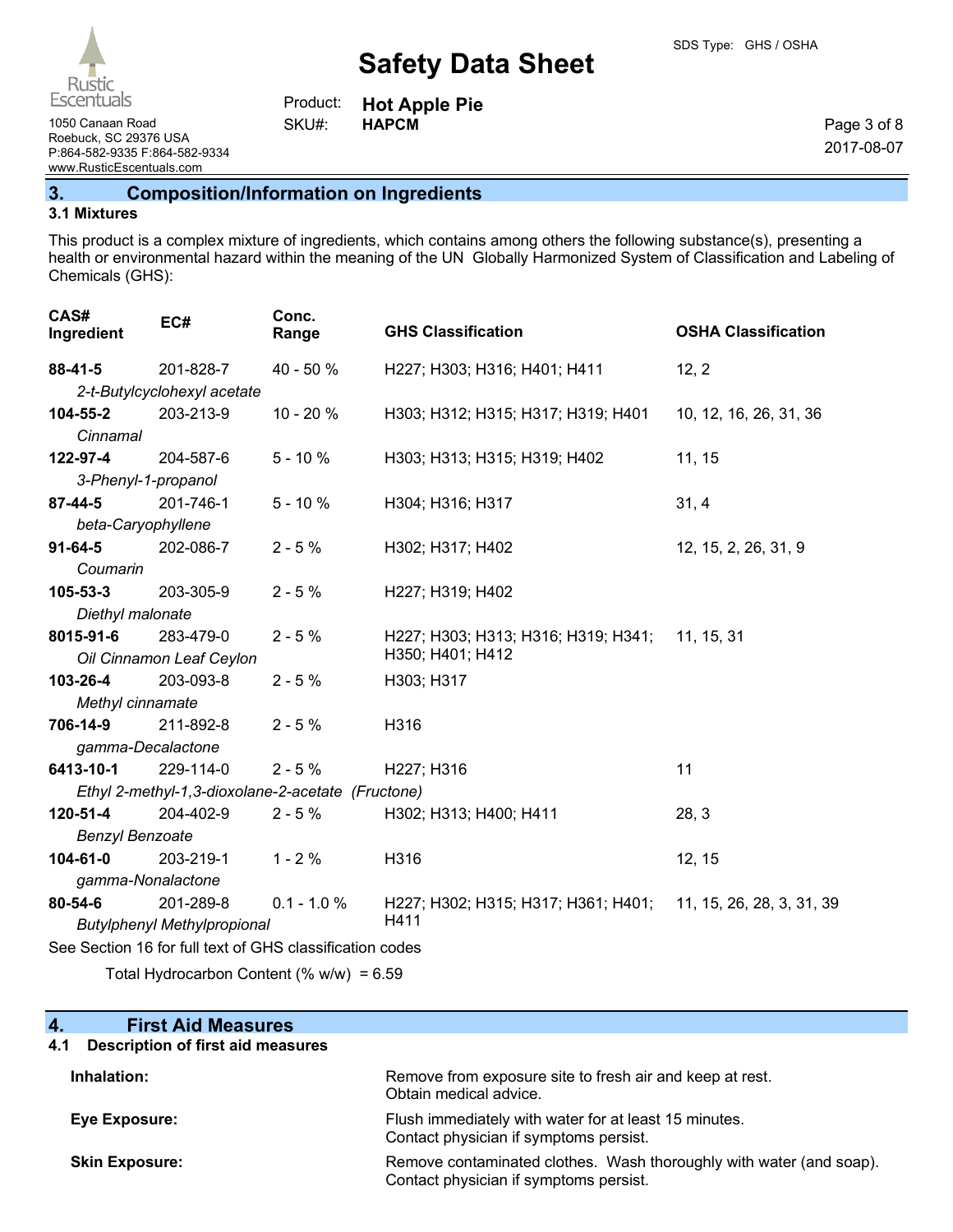

| Escentuals                                                                                             | Product: | <b>Hot Apple Pie</b>                                                                                             |                           |
|--------------------------------------------------------------------------------------------------------|----------|------------------------------------------------------------------------------------------------------------------|---------------------------|
| 1050 Canaan Road<br>Roebuck, SC 29376 USA<br>P:864-582-9335 F:864-582-9334<br>www.RusticEscentuals.com | SKU#:    | <b>HAPCM</b>                                                                                                     | Page 4 of 8<br>2017-08-07 |
| Ingestion:<br>4.2                                                                                      |          | Rinse mouth with water and obtain medical advice.<br>Most important symptoms and effects, both acute and delayed |                           |
| <b>Symptoms:</b>                                                                                       |          | no data available                                                                                                |                           |
| <b>Risks:</b>                                                                                          |          | Refer to Section 2.2 "Hazard Statements"                                                                         |                           |
| 4.3                                                                                                    |          | Indication of any immediate medical attention and special treatment needed                                       |                           |
| Treatment:                                                                                             |          | Refer to Section 2.2 "Response"                                                                                  |                           |
| 5.<br><b>Fire-Fighting measures</b>                                                                    |          |                                                                                                                  |                           |
| 5.1<br><b>Extinguishing media</b>                                                                      |          |                                                                                                                  |                           |
| Suitable:                                                                                              |          | Carbon dioxide (CO2), Dry chemical, Foam                                                                         |                           |
| Unsuitable                                                                                             |          | Do not use a direct water jet on burning material                                                                |                           |
| Special hazards arising from the substance or mixture<br>5.2                                           |          |                                                                                                                  |                           |
| <b>During fire fighting:</b><br><b>Advice for firefighters</b><br>5.3                                  |          | Water may be ineffective                                                                                         |                           |
| <b>Further information:</b>                                                                            |          | Standard procedure for chemical fires                                                                            |                           |

# **6. Accidental Release Measures**

#### **6.1 Personal precautions, protective equipment and emergency procedures**

Avoid inhalation and contact with skin and eyes. A self-contained breathing apparatus is recommended in case of a major spill.

#### **6.2 Environmental precautions**

Keep away from drains, soil, and surface and groundwater.

#### **6.3 Methods and materials for containment and cleaning up**

Clean up spillage promptly. Remove ignition sources. Provide adequate ventilation. Avoid excessive inhalation of vapors. Gross spillages should be contained by use of sand or inert powder and disposed of according to the local regulations.

#### **6.4 Reference to other sections**

Not Applicable

### **7. Handling and Storage**

#### **7.1 Precautions for safe handling**

Apply according to good manufacturing and industrial hygiene practices with proper ventilation. Do not drink, eat or smoke while handling. Respect good personal hygiene.

#### **7.2 Conditions for safe storage, including any incompatibilities**

Store in a cool, dry and ventilated area away from heat sources and protected from light in tightly closed original container. Avoid plastic and uncoated metal container. Keep air contact to a minimum.

#### **7.3 Specific end uses**

No information available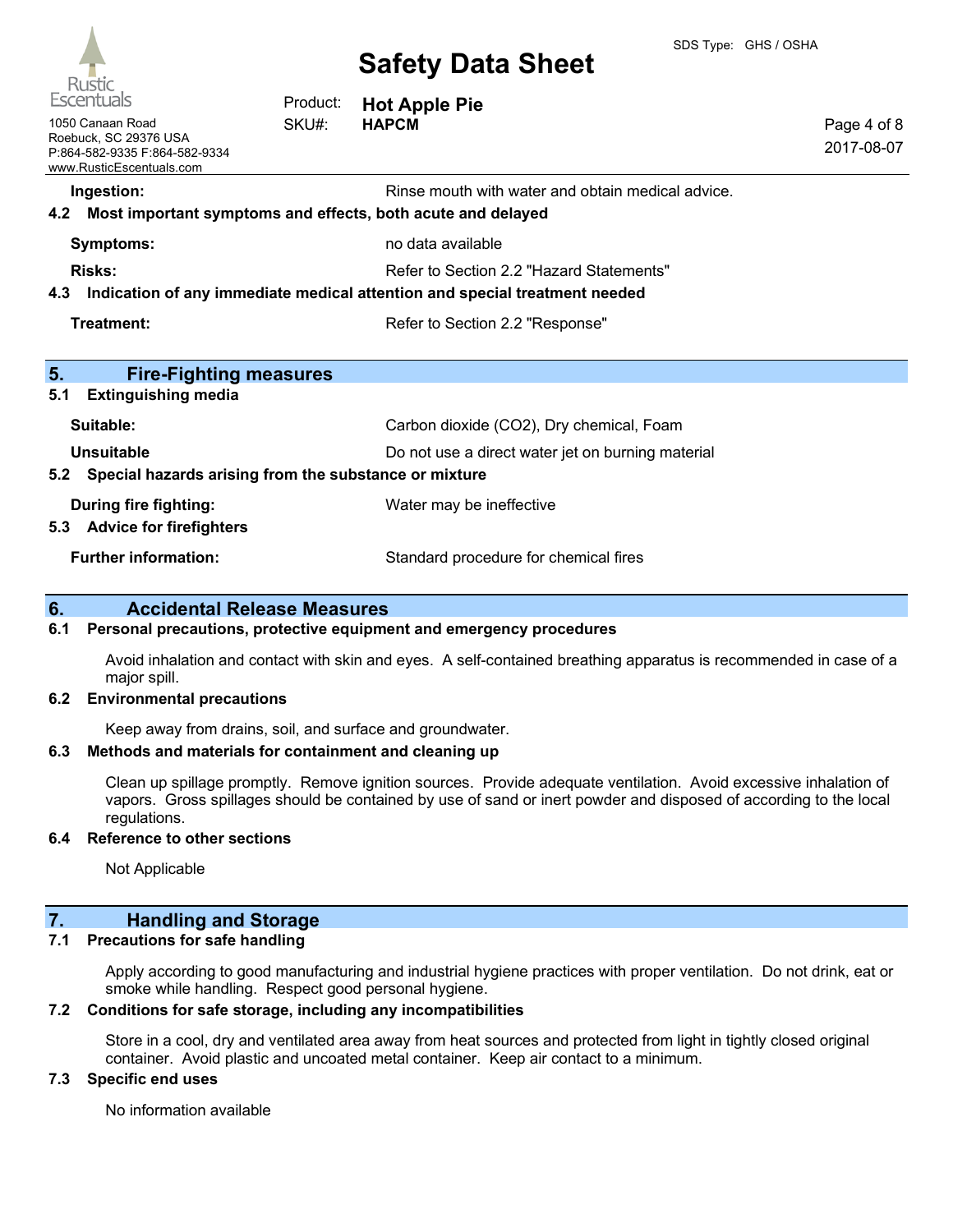

1050 Canaan Road **HAPCM** SKU#: HAPCM Roebuck, SC 29376 USA P:864-582-9335 F:864-582-9334 www.RusticEscentuals.com

**Hot Apple Pie** Product: SKU#:

Page 5 of 8 2017-08-07

# **8. Exposure Controls/Personal Protection**

#### **8.1 Control parameters**

| <b>Exposure Limits:</b>                               | Contains no substances with occupational exposure limit values                                                                           |
|-------------------------------------------------------|------------------------------------------------------------------------------------------------------------------------------------------|
| <b>Engineering Controls:</b>                          | Use local exhaust as needed.                                                                                                             |
| 8.2 Exposure controls - Personal protective equipment |                                                                                                                                          |
| Eye protection:                                       | Tightly sealed goggles, face shield, or safety glasses with brow guards and side shields, etc.<br>as may be appropriate for the exposure |
| <b>Respiratory protection:</b>                        | Avoid excessive inhalation of concentrated vapors. Apply local ventilation where appropriate.                                            |
| <b>Skin protection:</b>                               | Avoid Skin contact. Use chemically resistant gloves as needed.                                                                           |
|                                                       |                                                                                                                                          |

# **9. Physical and Chemical Properties**

# **9.1 Information on basic physical and chemical properties**

| <b>Appearance:</b>           | Conforms to Standard              |
|------------------------------|-----------------------------------|
| Odor:                        | Conforms to Standard              |
| Color:                       | <b>Yellow Tint to Pale Yellow</b> |
| <b>Viscosity:</b>            | Liquid                            |
| <b>Freezing Point:</b>       | Not determined                    |
| <b>Boiling Point:</b>        | Not determined                    |
| <b>Melting Point:</b>        | Not determined                    |
| <b>Flashpoint (CCCFP):</b>   | >200 F (93.33 C)                  |
| <b>Auto flammability:</b>    | Not determined                    |
| <b>Explosive Properties:</b> | None Expected                     |
| <b>Oxidizing properties:</b> | None Expected                     |
| Vapor Pressure (mmHg@20 C):  | 0.0768                            |
| %VOC:                        | 5.27                              |
| Specific Gravity @ 25 C:     | 0.9855                            |
| Density @ 25 C:              | 0.9825                            |
| Refractive Index @ 20 C:     | 1.4905                            |
| Soluble in:                  | Oil                               |

# **10. Stability and Reactivity**

| 10.1 Reactivity                         | None                                               |
|-----------------------------------------|----------------------------------------------------|
| <b>10.2 Chemical stability</b>          | Stable                                             |
| 10.3 Possibility of hazardous reactions | None known                                         |
| <b>10.4 Conditions to avoid</b>         | None known                                         |
| 10.5 Incompatible materials             | Strong oxidizing agents, strong acids, and alkalis |
| 10.6 Hazardous decomposition products   | None known                                         |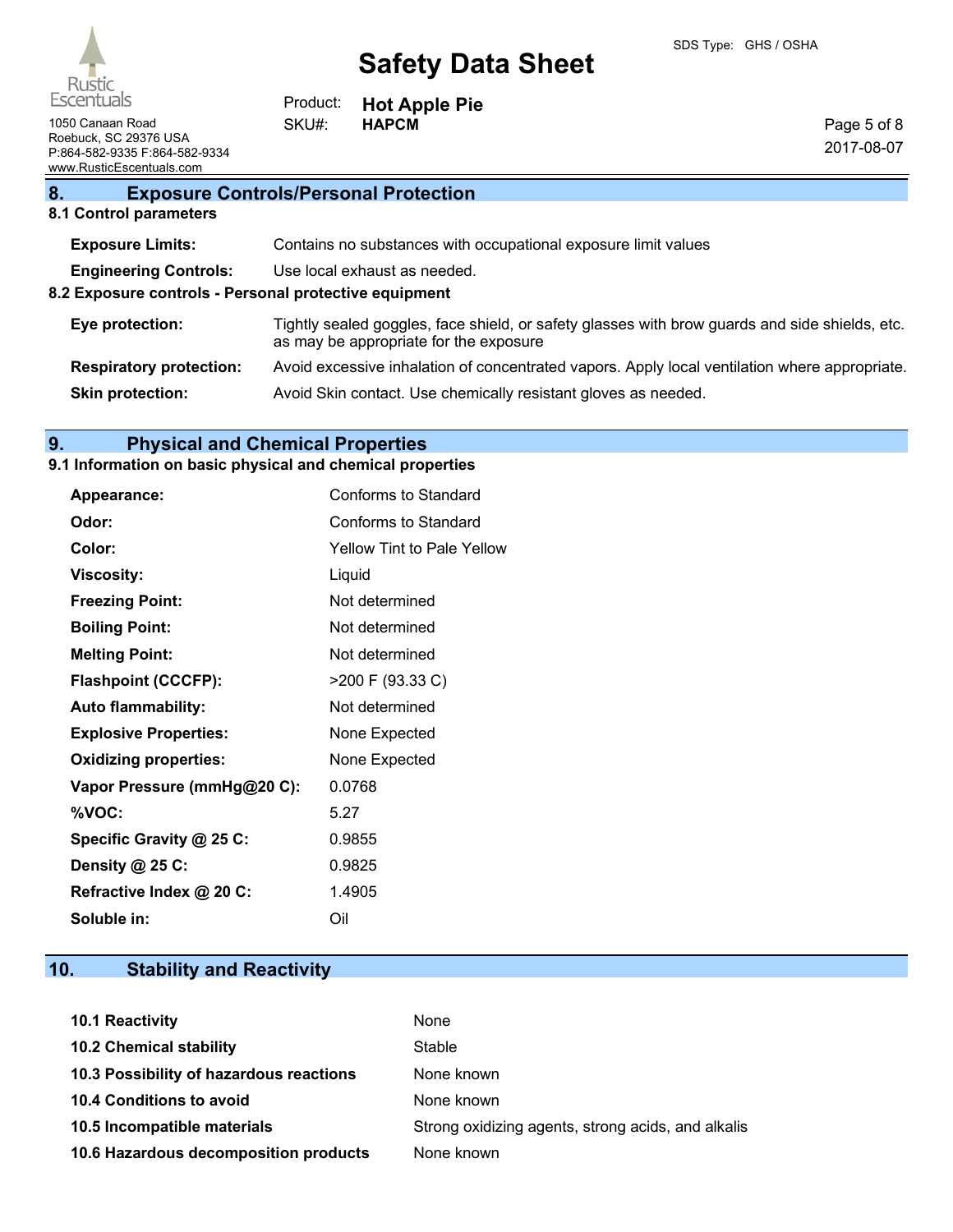

Page 6 of 8 2017-08-07

1050 Canaan Road **SKU#:** HAPCM Roebuck, SC 29376 USA P:864-582-9335 F:864-582-9334 www.RusticEscentuals.com

### **11. Toxicological Information**

#### **11.1 Toxicological Effects**

Acute Toxicity Estimates (ATEs) based on the individual Ingredient Toxicity Data utilizing the "Additivity Formula"

**Hot Apple Pie**

Product: SKU#:

| Acute toxicity - Oral - (Rat) mg/kg                | (LD50: 2,793.30) May be harmful if swallowed             |
|----------------------------------------------------|----------------------------------------------------------|
| Acute toxicity - Dermal - (Rabbit) mg/kg           | (LD50: 2,032.48) May be harmful in contact with skin     |
| Acute toxicity - Inhalation - (Rat) mg/L/4hr       | (LC50: 23.09) May be harmful if inhaled                  |
| <b>Skin corrosion / irritation</b>                 | Causes skin irritation                                   |
| Serious eye damage / irritation                    | Causes serious eye irritation                            |
| <b>Respiratory sensitization</b>                   | Not classified - the classification criteria are not met |
| <b>Skin sensitization</b>                          | May cause an allergic skin reaction                      |
| <b>Germ cell mutagenicity</b>                      | Suspected of causing genetic defects                     |
| Carcinogenicity                                    | May cause cancer                                         |
| <b>Reproductive toxicity</b>                       | Not classified - the classification criteria are not met |
| Specific target organ toxicity - single exposure   | Not classified - the classification criteria are not met |
| Specific target organ toxicity - repeated exposure | Not classified - the classification criteria are not met |
| <b>Aspiration hazard</b>                           | Not classified - the classification criteria are not met |

# **12. Ecological Information**

**12.1 Toxicity**

| <b>Acute acquatic toxicity</b>     | Not classified - the classification criteria are not met |
|------------------------------------|----------------------------------------------------------|
| <b>Chronic acquatic toxicity</b>   | Toxic to aquatic life with long lasting effects          |
| <b>Toxicity Data on soil</b>       | no data available                                        |
| <b>Toxicity on other organisms</b> | no data available                                        |
|                                    |                                                          |
| 12.2 Persistence and degradability | no data available                                        |
| 12.3 Bioaccumulative potential     | no data available                                        |
| 12.4 Mobility in soil              | no data available                                        |
| 12.5 Other adverse effects         | no data available                                        |

### **13. Disposal Conditions**

#### **13.1 Waste treatment methods**

Do not allow product to reach sewage systems. Dispose of in accordance with all local and national regulations. Send to a licensed waste management company.The product should not be allowed to enter drains, water courses or the soil. Do not contaminate ponds, waterways or ditches with chemical or used container.

# **14. Transport Information**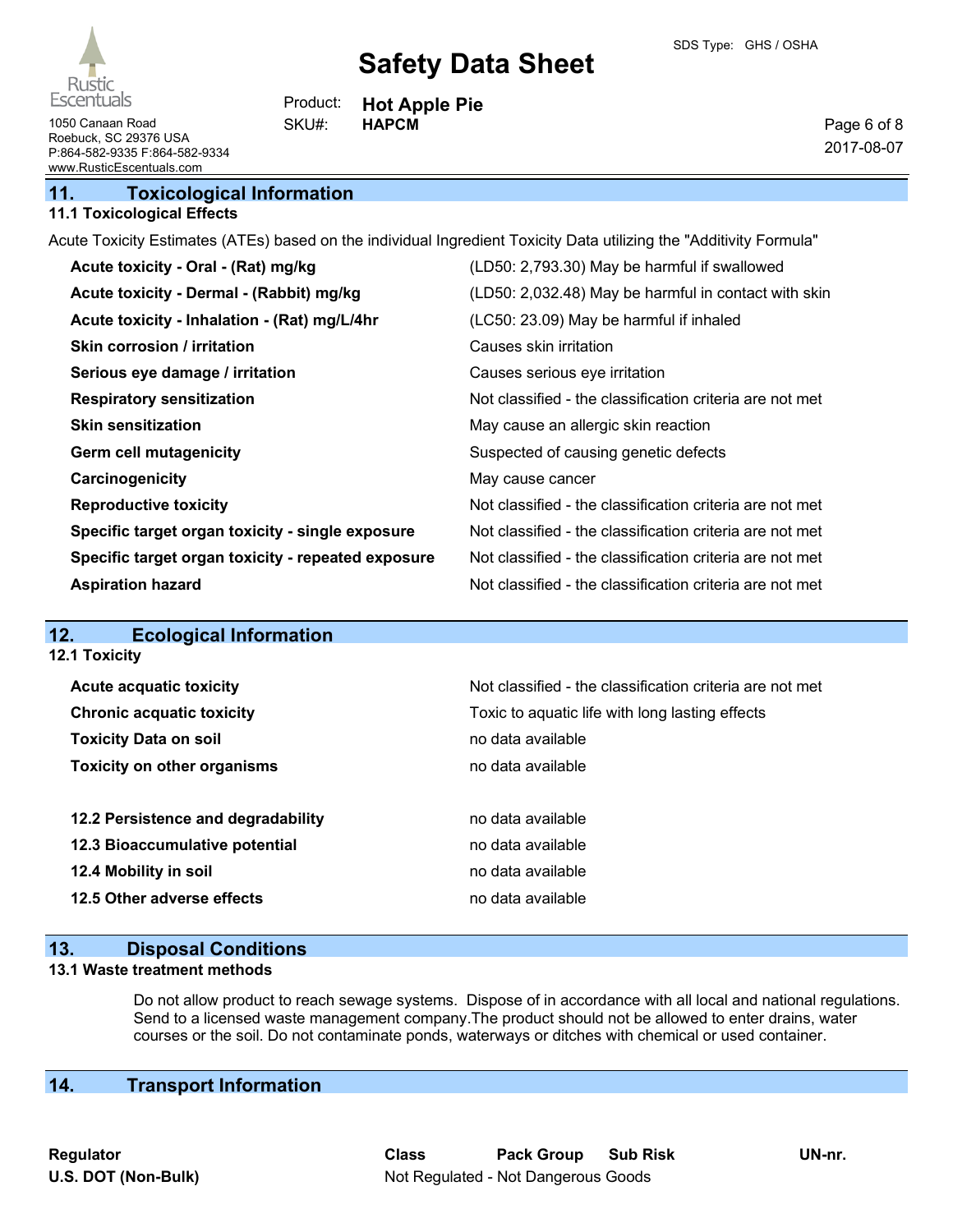

| Escentuals                                                                                             | Product:   | <b>Hot Apple Pie</b> |   |                           |
|--------------------------------------------------------------------------------------------------------|------------|----------------------|---|---------------------------|
| 1050 Canaan Road<br>Roebuck, SC 29376 USA<br>P:864-582-9335 F:864-582-9334<br>www.RusticEscentuals.com | SKU#:      | <b>HAPCM</b>         |   | Page 7 of 8<br>2017-08-07 |
| <b>Chemicals NOI</b>                                                                                   |            |                      |   |                           |
| <b>ADR/RID (International Road/Rail)</b>                                                               |            |                      |   |                           |
| <b>Environmentally Hazardous</b><br>Liquid, n.o.s.<br><b>IATA (Air Cargo)</b>                          | Substance. | 9                    | Ш | <b>UN3082</b>             |
| <b>Environmentally Hazardous</b><br>Liquid, n.o.s.<br>IMDG (Sea)                                       | Substance, | 9                    | Ш | <b>UN3082</b>             |
| <b>Environmentally Hazardous</b><br>Liquid, n.o.s.                                                     | Substance. | 9                    | Ш | <b>UN3082</b>             |

| 15.                                        | <b>Regulatory Information</b> |                             |                                                              |  |
|--------------------------------------------|-------------------------------|-----------------------------|--------------------------------------------------------------|--|
| <b>U.S. Federal Regulations:</b>           |                               |                             |                                                              |  |
| <b>TSCA (Toxic Substance Control Act):</b> |                               |                             | All components of the substance/mixture are listed or exempt |  |
| 40 CFR(EPCRA, SARA, CERCLA and CAA)        |                               |                             | This product contains NO components of concern.              |  |
| <b>U.S. State Regulations:</b>             |                               |                             |                                                              |  |
| <b>California Proposition 65 Warning</b>   |                               |                             | This product contains the following components:              |  |
| $94 - 59 - 7$                              |                               | $202 - 345 - 4$ 0.01 - 0.1% | Safrole (NFS)                                                |  |
| O <sub>2</sub>                             | 202-223-0                     | $\leq$ 45 ppm               | Methyl Eugenol (NFS)                                         |  |
| Canadian Regulations:                      |                               |                             |                                                              |  |
| <b>DSL / NDSL</b>                          |                               |                             | 100.00% of the components are listed or exempt.              |  |

# **16. Other Information**

#### **GHS H-Statements referred to under section 3**

| <b>Total Fractional Values</b>                |                                             |
|-----------------------------------------------|---------------------------------------------|
| (TFV) Risk                                    | (TFV) Risk                                  |
| (1.98) Skin Corrosion/Irritation, Category 2  | (108.00) Sensitization, Skin, Category 1A   |
| (2.87) Eye Damage/Eye Irritation, Category 2A | (4.11) Germ Cell Mutagenicity, Category 2   |
| (41.05) Carcinogenicity, Category 1B          | (1.94) Aquatic Chronic Toxicity, Category 2 |
|                                               |                                             |

| Department issuing data sheet:    | <b>Technical Support</b>         |
|-----------------------------------|----------------------------------|
| <b>Department E-mail address:</b> | TechSupport@RusticEscentuals.com |

#### Remarks

This safety data sheet is based on the properties of the material known to Rustic Escentuals at the time the data sheet was issued. The safety data sheet is intended to provide information for a health and safety assessment of the material and the circumstances, under which it is packaged, stored or applied in the workplace. For such a safety assessment Rustic Escentuals holds no responsibility. This document is not intended for quality assurance purposes.